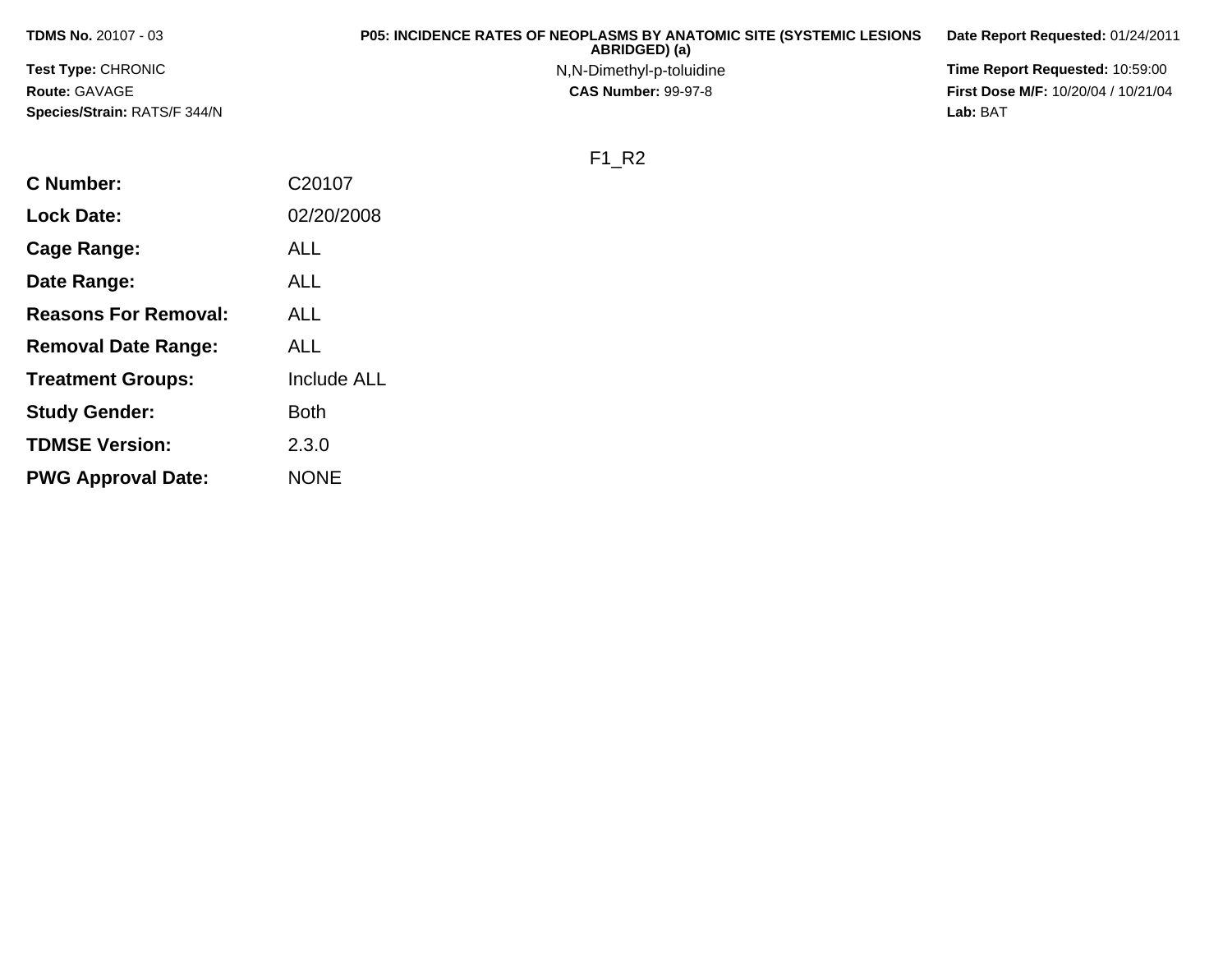| <b>TDMS No. 20107 - 03</b>                               | P05: INCIDENCE RATES OF NEOPLASMS BY ANATOMIC SITE (SYSTEMIC LESIONS | Date Report Requested: 01/24/2011 |                                 |                |                                     |  |  |
|----------------------------------------------------------|----------------------------------------------------------------------|-----------------------------------|---------------------------------|----------------|-------------------------------------|--|--|
| Test Type: CHRONIC                                       |                                                                      | N,N-Dimethyl-p-toluidine          | Time Report Requested: 10:59:00 |                |                                     |  |  |
| Route: GAVAGE                                            |                                                                      |                                   | <b>CAS Number: 99-97-8</b>      |                | First Dose M/F: 10/20/04 / 10/21/04 |  |  |
| Species/Strain: RATS/F 344/N                             |                                                                      |                                   |                                 |                |                                     |  |  |
| <b>FISCHER 344 RATS MALE</b>                             | 0 MG/KG                                                              | 6 MG/KG                           | 20 MG/KG                        | 60 MG/KG       |                                     |  |  |
| <b>Disposition Summary</b>                               |                                                                      |                                   |                                 |                |                                     |  |  |
| <b>Animals Initially In Study</b><br><b>Early Deaths</b> | 50                                                                   | 50                                | 50                              | 50             |                                     |  |  |
| <b>Dosing Accident</b>                                   |                                                                      | $\mathbf{1}$                      | $\mathbf 1$                     | 3              |                                     |  |  |
| <b>Moribund Sacrifice</b>                                | 11                                                                   | $\overline{\mathbf{r}}$           | 11                              | $\overline{7}$ |                                     |  |  |
| <b>Natural Death</b>                                     | $\mathbf{2}$                                                         | 5                                 | $\overline{7}$                  | 19             |                                     |  |  |
| <b>Survivors</b>                                         |                                                                      |                                   |                                 |                |                                     |  |  |
| <b>Terminal Sacrifice</b>                                | 37                                                                   | 37                                | 31                              | 21             |                                     |  |  |
| <b>Animals Examined Microscopically</b>                  | 50                                                                   | 50                                | 50                              | 50             |                                     |  |  |
| ALIMENTARY SYSTEM                                        |                                                                      |                                   |                                 |                |                                     |  |  |
| Esophagus                                                | (50)                                                                 | (50)                              | (50)                            | (50)           |                                     |  |  |
| Intestine Large, Cecum                                   | (50)                                                                 | (50)                              | (50)                            | (50)           |                                     |  |  |
| Intestine Large, Colon                                   | (50)                                                                 | (50)                              | (50)                            | (50)           |                                     |  |  |
| Intestine Large, Rectum                                  | (50)                                                                 | (50)                              | (50)                            | (50)           |                                     |  |  |
| Carcinoma                                                |                                                                      | 1(2%)                             |                                 |                |                                     |  |  |
| Intestine Small, Duodenum                                | (50)                                                                 | (50)                              | (50)                            | (50)           |                                     |  |  |
| Intestine Small, Ileum                                   | (50)                                                                 | (50)                              | (50)                            | (50)           |                                     |  |  |
| Intestine Small, Jejunum                                 | (50)                                                                 | (50)                              | (50)                            | (50)           |                                     |  |  |
| Liver                                                    | (50)                                                                 | (50)                              | (50)                            | (50)           |                                     |  |  |
| Hepatocellular Adenoma                                   |                                                                      |                                   | 1(2%)                           | 1(2%)          |                                     |  |  |
| Hepatocellular Carcinoma                                 |                                                                      |                                   | 1(2%)                           | 6 (12%)        |                                     |  |  |
| Mesentery                                                | (7)                                                                  | (5)                               | (2)                             | (1)            |                                     |  |  |
| Pancreas                                                 | (50)                                                                 | (50)                              | (50)                            | (50)           |                                     |  |  |
| Salivary Glands                                          | (50)                                                                 | (50)                              | (50)                            | (50)           |                                     |  |  |
| Sarcoma                                                  | 1(2%)                                                                |                                   |                                 |                |                                     |  |  |
| Stomach, Forestomach                                     | (50)                                                                 | (50)                              | (50)                            | (50)           |                                     |  |  |
| Stomach, Glandular                                       | (50)                                                                 | (50)                              | (50)                            | (50)           |                                     |  |  |
| Tongue                                                   | (0)                                                                  | (1)                               | (0)                             | (1)            |                                     |  |  |
| Squamous Cell Carcinoma                                  |                                                                      |                                   |                                 | 1 (100%)       |                                     |  |  |
| Squamous Cell Papilloma                                  |                                                                      | 1 (100%)                          |                                 |                |                                     |  |  |
| Tooth                                                    | (1)                                                                  | (2)                               | (2)                             | (0)            |                                     |  |  |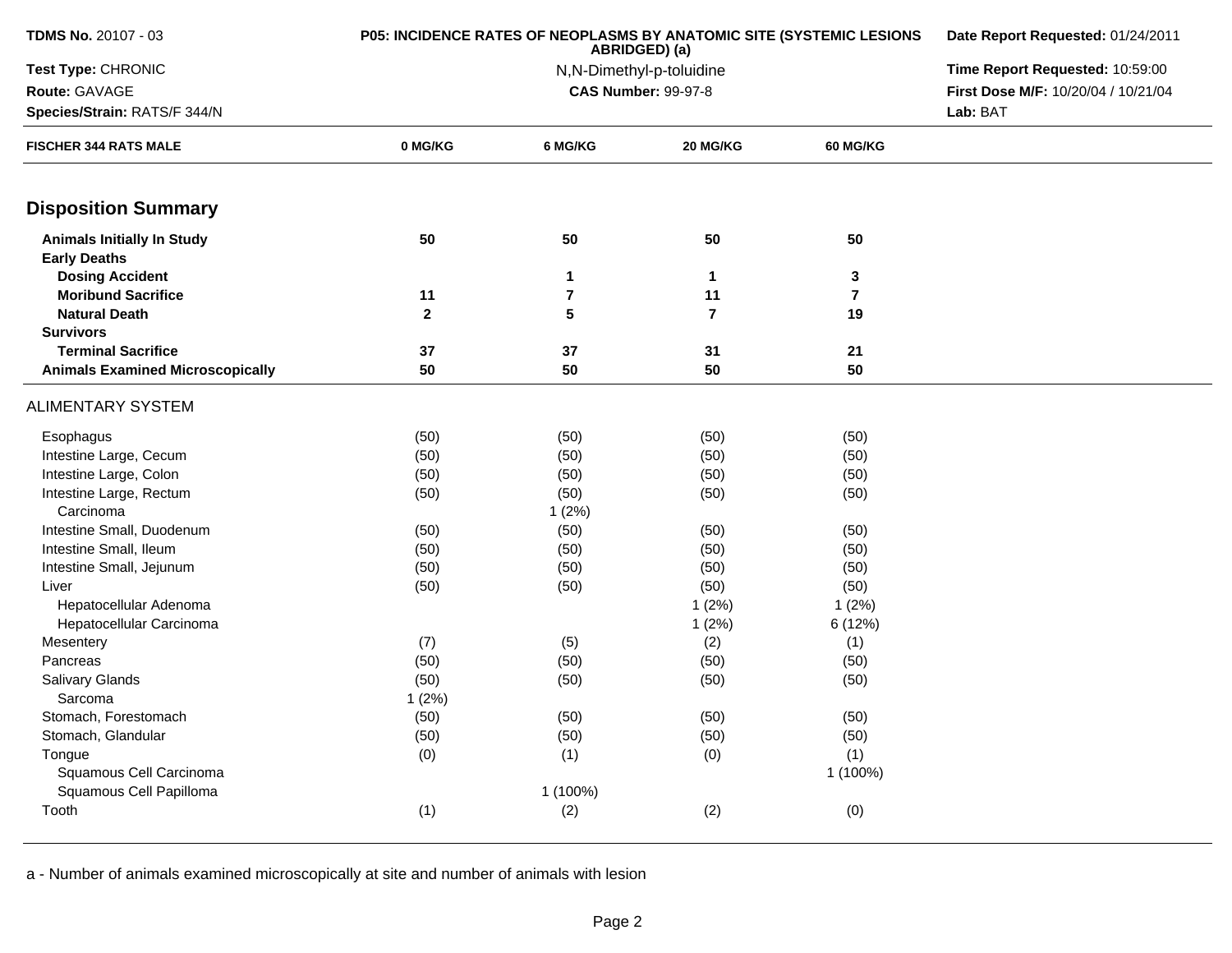| TDMS No. 20107 - 03                           | P05: INCIDENCE RATES OF NEOPLASMS BY ANATOMIC SITE (SYSTEMIC LESIONS | ABRIDGED) (a)              | Date Report Requested: 01/24/2011<br>Time Report Requested: 10:59:00 |                                     |          |
|-----------------------------------------------|----------------------------------------------------------------------|----------------------------|----------------------------------------------------------------------|-------------------------------------|----------|
| Test Type: CHRONIC                            |                                                                      | N,N-Dimethyl-p-toluidine   |                                                                      |                                     |          |
| Route: GAVAGE                                 |                                                                      | <b>CAS Number: 99-97-8</b> |                                                                      | First Dose M/F: 10/20/04 / 10/21/04 |          |
| Species/Strain: RATS/F 344/N                  |                                                                      |                            |                                                                      |                                     | Lab: BAT |
| <b>FISCHER 344 RATS MALE</b>                  | 0 MG/KG                                                              | 6 MG/KG                    | 20 MG/KG                                                             | <b>60 MG/KG</b>                     |          |
| CARDIOVASCULAR SYSTEM                         |                                                                      |                            |                                                                      |                                     |          |
| <b>Blood Vessel</b>                           | (50)                                                                 | (50)                       | (50)                                                                 | (50)                                |          |
| Heart                                         | (50)                                                                 | (50)                       | (50)                                                                 | (50)                                |          |
| Carcinoma, Metastatic, Uncertain Primary Site | 1(2%)                                                                |                            |                                                                      |                                     |          |
| <b>ENDOCRINE SYSTEM</b>                       |                                                                      |                            |                                                                      |                                     |          |
| <b>Adrenal Cortex</b>                         | (50)                                                                 | (50)                       | (50)                                                                 | (50)                                |          |
| Adenoma                                       | 1(2%)                                                                |                            |                                                                      | 1(2%)                               |          |
| Osteosarcoma, Metastatic, Bone                |                                                                      | 1(2%)                      |                                                                      |                                     |          |
| Adrenal Medulla                               | (50)                                                                 | (50)                       | (50)                                                                 | (50)                                |          |
| Pheochromocytoma Benign                       | 6(12%)                                                               | 2(4%)                      | 8(16%)                                                               | 4(8%)                               |          |
| Pheochromocytoma Complex                      | 1(2%)                                                                | 1(2%)                      |                                                                      |                                     |          |
| Pheochromocytoma Malignant                    | 1(2%)                                                                |                            | 3(6%)                                                                | 1(2%)                               |          |
| Islets, Pancreatic                            | (50)                                                                 | (50)                       | (50)                                                                 | (50)                                |          |
| Adenoma                                       | 2(4%)                                                                | 6 (12%)                    | 4(8%)                                                                | 1(2%)                               |          |
| Carcinoma                                     | 1(2%)                                                                |                            |                                                                      |                                     |          |
| Parathyroid Gland                             | (49)                                                                 | (49)                       | (45)                                                                 | (48)                                |          |
| <b>Pituitary Gland</b>                        | (50)                                                                 | (50)                       | (50)                                                                 | (50)                                |          |
| Pars Distalis, Adenoma                        | 23 (46%)                                                             | 27 (54%)                   | 18 (36%)                                                             | 15 (30%)                            |          |
| Pars Distalis, Carcinoma                      | 1(2%)                                                                | 1(2%)                      |                                                                      |                                     |          |
| Pars Intermedia, Carcinoma                    |                                                                      |                            |                                                                      | 1(2%)                               |          |
| <b>Thyroid Gland</b>                          | (50)                                                                 | (49)                       | (50)                                                                 | (49)                                |          |
| Sarcoma, Metastatic, Salivary Glands          | 1(2%)                                                                |                            |                                                                      |                                     |          |
| Bilateral, C-cell, Adenoma                    | 1(2%)                                                                |                            | 1(2%)                                                                | 1(2%)                               |          |
| C-cell, Adenoma                               | 10 (20%)                                                             | 7(14%)                     | 7 (14%)                                                              | 2(4%)                               |          |
| C-cell, Carcinoma                             |                                                                      | 1(2%)                      |                                                                      |                                     |          |
| Follicular Cell, Adenoma                      | 1(2%)                                                                |                            | 1(2%)                                                                | 3(6%)                               |          |
| Follicular Cell, Carcinoma                    |                                                                      | 2(4%)                      | 1(2%)                                                                | 2(4%)                               |          |
| <b>GENERAL BODY SYSTEM</b>                    |                                                                      |                            |                                                                      |                                     |          |
| <b>Tissue NOS</b>                             | (0)                                                                  | (0)                        | (2)                                                                  | (0)                                 |          |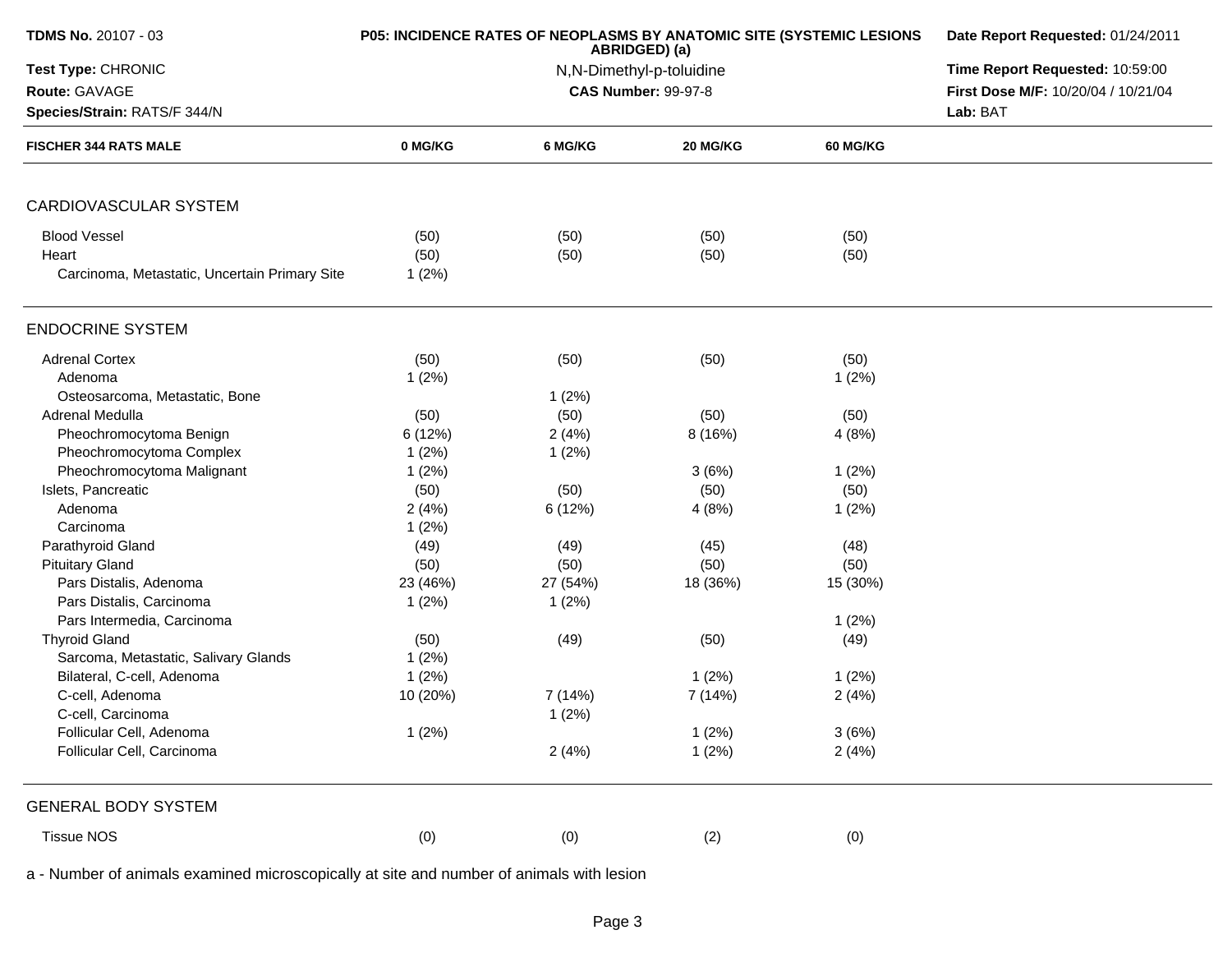| <b>TDMS No. 20107 - 03</b>            | P05: INCIDENCE RATES OF NEOPLASMS BY ANATOMIC SITE (SYSTEMIC LESIONS | Date Report Requested: 01/24/2011 |                            |          |                                     |
|---------------------------------------|----------------------------------------------------------------------|-----------------------------------|----------------------------|----------|-------------------------------------|
| Test Type: CHRONIC                    |                                                                      | Time Report Requested: 10:59:00   |                            |          |                                     |
| Route: GAVAGE                         |                                                                      |                                   | <b>CAS Number: 99-97-8</b> |          | First Dose M/F: 10/20/04 / 10/21/04 |
| Species/Strain: RATS/F 344/N          |                                                                      |                                   |                            |          | Lab: BAT                            |
| <b>FISCHER 344 RATS MALE</b>          | 0 MG/KG                                                              | 6 MG/KG                           | <b>20 MG/KG</b>            | 60 MG/KG |                                     |
| Carcinoma, Metastatic, Zymbal'S Gland |                                                                      |                                   | 1(50%)                     |          |                                     |
| <b>GENITAL SYSTEM</b>                 |                                                                      |                                   |                            |          |                                     |
| <b>Coagulating Gland</b>              | (1)                                                                  | (2)                               | (1)                        | (0)      |                                     |
| Epididymis                            | (50)                                                                 | (50)                              | (50)                       | (50)     |                                     |
| <b>Preputial Gland</b>                | (50)                                                                 | (50)                              | (50)                       | (50)     |                                     |
| Adenoma                               |                                                                      | 1(2%)                             | 1(2%)                      |          |                                     |
| Prostate                              | (50)                                                                 | (50)                              | (50)                       | (50)     |                                     |
| Adenoma                               |                                                                      |                                   | 1(2%)                      |          |                                     |
| Seminal Vesicle                       | (50)                                                                 | (50)                              | (50)                       | (50)     |                                     |
| <b>Testes</b>                         | (50)                                                                 | (50)                              | (50)                       | (50)     |                                     |
| Hemangioma                            | 1(2%)                                                                |                                   |                            |          |                                     |
| Bilateral, Interstitial Cell, Adenoma | 29 (58%)                                                             | 23 (46%)                          | 33 (66%)                   | 25 (50%) |                                     |
| Interstitial Cell, Adenoma            | 11 (22%)                                                             | 13 (26%)                          | 10 (20%)                   | 12 (24%) |                                     |
| <b>HEMATOPOIETIC SYSTEM</b>           |                                                                      |                                   |                            |          |                                     |
| <b>Bone Marrow</b>                    | (50)                                                                 | (50)                              | (50)                       | (50)     |                                     |
| Lymph Node                            | (4)                                                                  | (3)                               | (3)                        | (7)      |                                     |
| Lymph Node, Mesenteric                | (50)                                                                 | (50)                              | (50)                       | (50)     |                                     |
| Spleen                                | (50)                                                                 | (50)                              | (50)                       | (50)     |                                     |
| Hemangiosarcoma                       |                                                                      | 1(2%)                             |                            |          |                                     |
| Thymus                                | (50)                                                                 | (48)                              | (48)                       | (47)     |                                     |
| <b>INTEGUMENTARY SYSTEM</b>           |                                                                      |                                   |                            |          |                                     |
| Mammary Gland                         | (50)                                                                 | (50)                              | (49)                       | (50)     |                                     |
| Carcinoma                             |                                                                      | 1(2%)                             |                            |          |                                     |
| Skin                                  | (50)                                                                 | (50)                              | (50)                       | (50)     |                                     |
| Basal Cell Adenoma                    | 1(2%)                                                                |                                   | 1(2%)                      | 1(2%)    |                                     |
| <b>Basal Cell Carcinoma</b>           |                                                                      | 1(2%)                             | 3(6%)                      |          |                                     |
| Fibroma                               | 5(10%)                                                               | 3(6%)                             | 5 (10%)                    | 3(6%)    |                                     |
| Fibroma, Multiple                     | 1(2%)                                                                | 1(2%)                             |                            |          |                                     |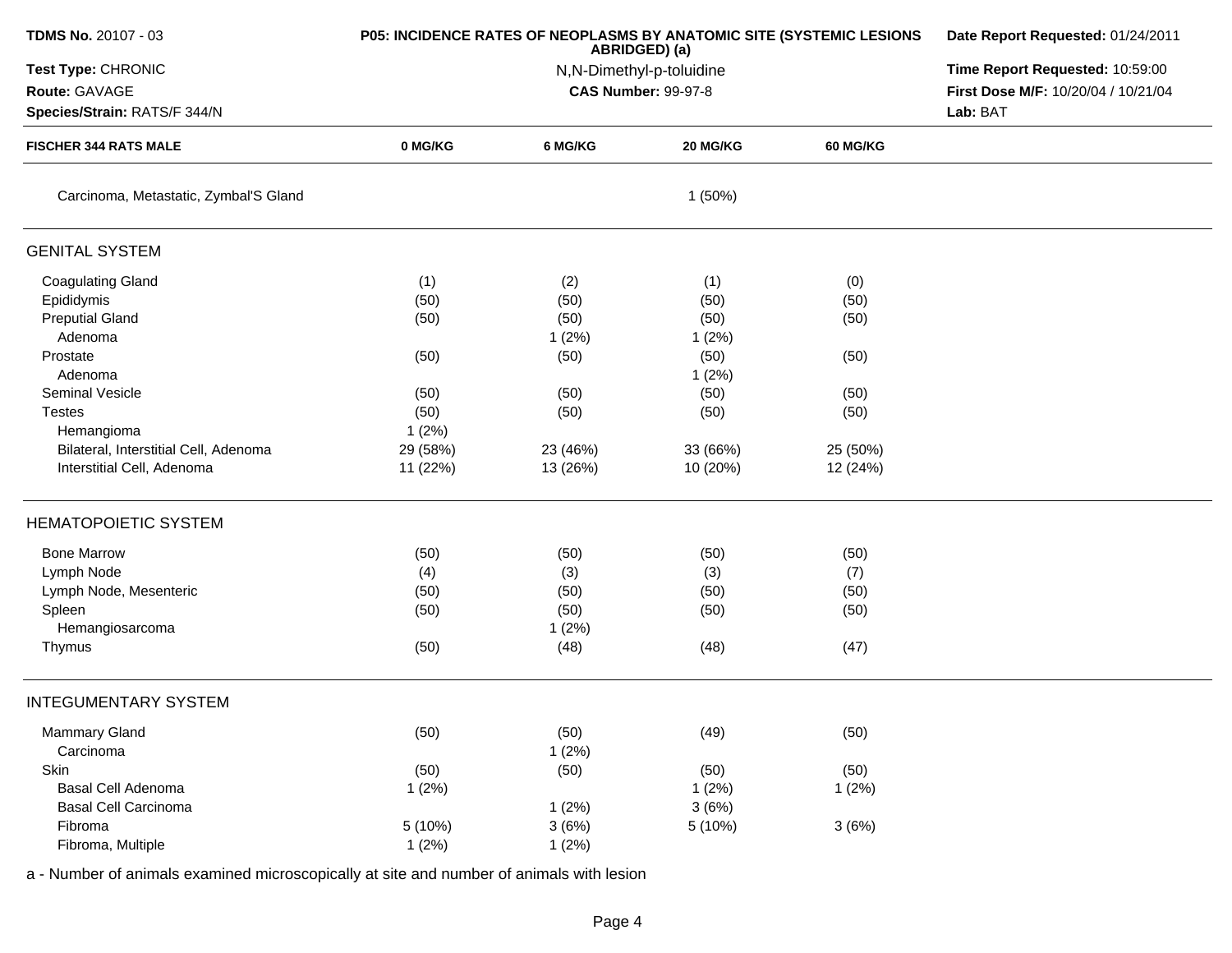| <b>TDMS No. 20107 - 03</b>                                 | P05: INCIDENCE RATES OF NEOPLASMS BY ANATOMIC SITE (SYSTEMIC LESIONS | Date Report Requested: 01/24/2011         |                                 |                 |                                     |
|------------------------------------------------------------|----------------------------------------------------------------------|-------------------------------------------|---------------------------------|-----------------|-------------------------------------|
| Test Type: CHRONIC                                         |                                                                      | ABRIDGED) (a)<br>N,N-Dimethyl-p-toluidine | Time Report Requested: 10:59:00 |                 |                                     |
| Route: GAVAGE                                              |                                                                      |                                           | <b>CAS Number: 99-97-8</b>      |                 | First Dose M/F: 10/20/04 / 10/21/04 |
| Species/Strain: RATS/F 344/N                               |                                                                      |                                           |                                 |                 | Lab: BAT                            |
| <b>FISCHER 344 RATS MALE</b>                               | 0 MG/KG                                                              | 6 MG/KG                                   | 20 MG/KG                        | <b>60 MG/KG</b> |                                     |
| Keratoacanthoma                                            | 3(6%)                                                                | 3(6%)                                     | 1(2%)                           | 2(4%)           |                                     |
| Keratoacanthoma, Multiple                                  |                                                                      |                                           | 1(2%)                           |                 |                                     |
| Lipoma                                                     |                                                                      | 1(2%)                                     | 1(2%)                           |                 |                                     |
| Liposarcoma                                                |                                                                      |                                           | 1(2%)                           |                 |                                     |
| Sarcoma                                                    |                                                                      | 1(2%)                                     | 1(2%)                           |                 |                                     |
| Squamous Cell Papilloma                                    |                                                                      |                                           |                                 | 1(2%)           |                                     |
| Trichoepithelioma                                          |                                                                      |                                           |                                 | 1(2%)           |                                     |
| Sebaceous Gland, Adenoma                                   | 1(2%)                                                                |                                           | 2(4%)                           | 1(2%)           |                                     |
| MUSCULOSKELETAL SYSTEM                                     |                                                                      |                                           |                                 |                 |                                     |
| <b>Bone</b>                                                | (50)                                                                 | (50)                                      | (50)                            | (50)            |                                     |
| Chondroma                                                  |                                                                      |                                           | 1(2%)                           |                 |                                     |
| Osteosarcoma                                               | 1(2%)                                                                | 1(2%)                                     |                                 |                 |                                     |
| NERVOUS SYSTEM                                             |                                                                      |                                           |                                 |                 |                                     |
| <b>Brain</b>                                               | (50)                                                                 | (50)                                      | (50)                            | (50)            |                                     |
| Astrocytoma Malignant                                      |                                                                      |                                           | 1(2%)                           |                 |                                     |
| Carcinoma, Metastatic, Pituitary Gland                     | 1(2%)                                                                | 1(2%)                                     |                                 | 1(2%)           |                                     |
| <b>Granular Cell Tumor Malignant</b>                       |                                                                      |                                           | 1(2%)                           |                 |                                     |
| Spinal Cord                                                | (0)                                                                  | (1)                                       | (0)                             | (0)             |                                     |
| Osteosarcoma, Metastatic, Bone                             |                                                                      | 1 (100%)                                  |                                 |                 |                                     |
| <b>RESPIRATORY SYSTEM</b>                                  |                                                                      |                                           |                                 |                 |                                     |
| Lung                                                       | (50)                                                                 | (50)                                      | (50)                            | (50)            |                                     |
| Alveolar/Bronchiolar Adenoma                               |                                                                      | 1(2%)                                     | 1(2%)                           | 1(2%)           |                                     |
| Carcinoma, Metastatic, Tissue Nos                          |                                                                      |                                           | 1(2%)                           |                 |                                     |
| Hepatocellular Carcinoma, Metastatic, Liver                |                                                                      |                                           |                                 | 2(4%)           |                                     |
| Osteosarcoma, Metastatic, Bone                             |                                                                      | 1(2%)                                     |                                 |                 |                                     |
| Pheochromocytoma Malignant, Metastatic,<br>Adrenal Medulla | 1(2%)                                                                |                                           | 1(2%)                           | 1(2%)           |                                     |
| Nose                                                       | (50)                                                                 | (49)                                      | (50)                            | (49)            |                                     |
|                                                            |                                                                      |                                           |                                 |                 |                                     |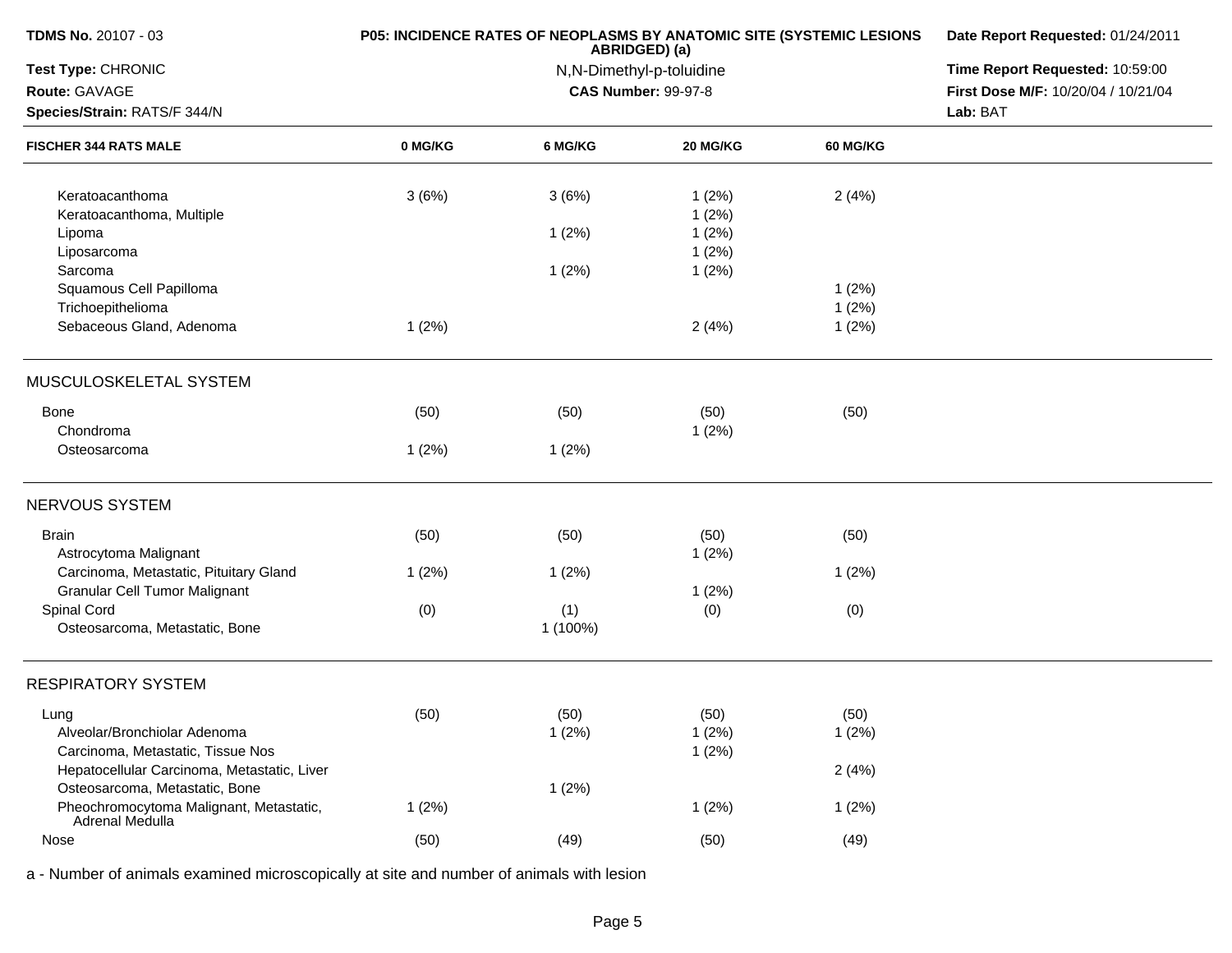| <b>TDMS No. 20107 - 03</b>                                             | P05: INCIDENCE RATES OF NEOPLASMS BY ANATOMIC SITE (SYSTEMIC LESIONS | Date Report Requested: 01/24/2011 |                                 |                   |                                     |
|------------------------------------------------------------------------|----------------------------------------------------------------------|-----------------------------------|---------------------------------|-------------------|-------------------------------------|
| Test Type: CHRONIC                                                     |                                                                      | N,N-Dimethyl-p-toluidine          | Time Report Requested: 10:59:00 |                   |                                     |
| Route: GAVAGE                                                          |                                                                      |                                   | <b>CAS Number: 99-97-8</b>      |                   | First Dose M/F: 10/20/04 / 10/21/04 |
| Species/Strain: RATS/F 344/N                                           |                                                                      |                                   |                                 |                   | Lab: BAT                            |
| <b>FISCHER 344 RATS MALE</b>                                           | 0 MG/KG                                                              | 6 MG/KG                           | 20 MG/KG                        | 60 MG/KG          |                                     |
| Glands, Olfactory Epithelium, Adenoma                                  |                                                                      |                                   |                                 | 1(2%)             |                                     |
| Transitional Epithelium, Adenoma<br>Transitional Epithelium, Carcinoma |                                                                      | 3(6%)                             | 2(4%)                           | 11 (22%)<br>2(4%) |                                     |
| Trachea                                                                | (50)                                                                 | (50)                              | (50)                            | (50)              |                                     |
| SPECIAL SENSES SYSTEM                                                  |                                                                      |                                   |                                 |                   |                                     |
| Eye                                                                    | (50)                                                                 | (50)                              | (50)                            | (50)              |                                     |
| <b>Harderian Gland</b>                                                 | (50)                                                                 | (50)                              | (50)                            | (50)              |                                     |
| Zymbal's Gland                                                         | (49)                                                                 | (50)                              | (50)                            | (50)              |                                     |
| Adenoma                                                                |                                                                      |                                   |                                 | 1(2%)             |                                     |
| Carcinoma                                                              |                                                                      |                                   | 2(4%)                           | 1(2%)             |                                     |
| <b>URINARY SYSTEM</b>                                                  |                                                                      |                                   |                                 |                   |                                     |
| Kidney                                                                 | (50)                                                                 | (50)                              | (50)                            | (50)              |                                     |
| Oncocytoma Benign                                                      |                                                                      | 1(2%)                             |                                 |                   |                                     |
| Renal Tubule, Adenoma                                                  | 1(2%)                                                                |                                   |                                 |                   |                                     |
| Ureter                                                                 | (0)                                                                  | (0)                               | (0)                             | (1)               |                                     |
| <b>Urinary Bladder</b>                                                 | (50)                                                                 | (50)                              | (50)                            | (50)              |                                     |
| Transitional Epithelium, Papilloma                                     |                                                                      |                                   |                                 | 1(2%)             |                                     |
| <b>SYSTEMIC LESIONS</b>                                                |                                                                      |                                   |                                 |                   |                                     |
| Multiple Organ                                                         | $*(50)$                                                              | $*(50)$                           | $*(50)$                         | $*(50)$           |                                     |
| Leukemia Mononuclear                                                   | 14 (28%)                                                             | 1(2%)                             | 2(4%)                           |                   |                                     |
| Mesothelioma Malignant                                                 | 1(2%)                                                                | 2(4%)                             | 3(6%)                           | 1(2%)             |                                     |
|                                                                        |                                                                      |                                   |                                 |                   |                                     |

\* Number of animals with any tissue examined microscopically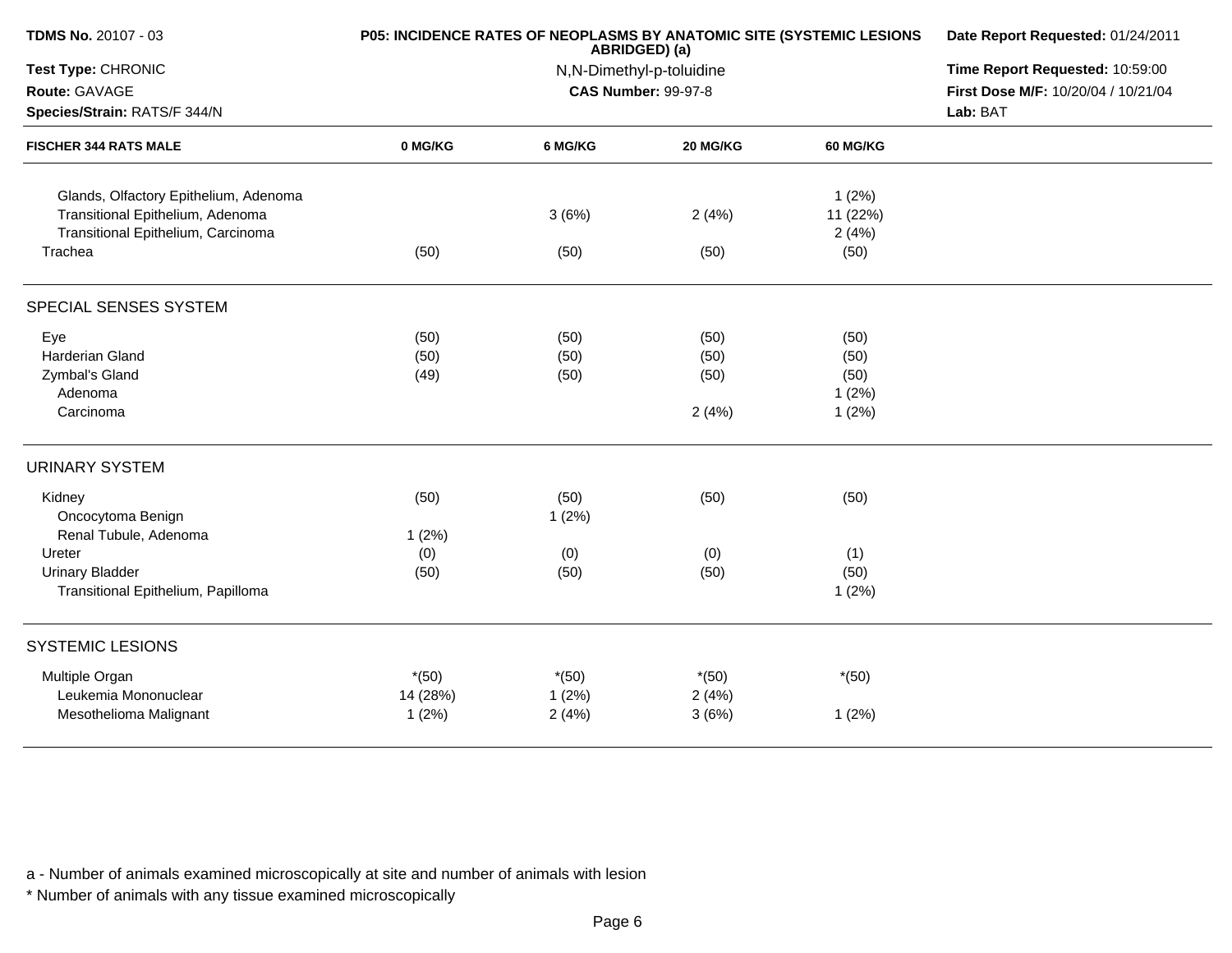| <b>TDMS No. 20107 - 03</b>                                                     | <b>P05: INCIDENCE RATES OF NEOPLASMS BY ANATOMIC SITE (SYSTEMIC LESIONS</b> | ABRIDGED) (a)            | Date Report Requested: 01/24/2011 |                 |                                     |
|--------------------------------------------------------------------------------|-----------------------------------------------------------------------------|--------------------------|-----------------------------------|-----------------|-------------------------------------|
| Test Type: CHRONIC                                                             |                                                                             | N,N-Dimethyl-p-toluidine | Time Report Requested: 10:59:00   |                 |                                     |
| Route: GAVAGE                                                                  |                                                                             |                          | <b>CAS Number: 99-97-8</b>        |                 | First Dose M/F: 10/20/04 / 10/21/04 |
| Species/Strain: RATS/F 344/N                                                   |                                                                             |                          |                                   | Lab: BAT        |                                     |
| <b>FISCHER 344 RATS MALE</b>                                                   | 0 MG/KG                                                                     | 6 MG/KG                  | 20 MG/KG                          | <b>60 MG/KG</b> |                                     |
| <b>Tumor Summary for Males</b>                                                 |                                                                             |                          |                                   |                 |                                     |
| <b>Total Animals with Primary Neoplasms (b)</b>                                | 49                                                                          | 48                       | 46                                | 44              |                                     |
| <b>Total Primary Neoplasms</b>                                                 | 118                                                                         | 107                      | 119                               | 104             |                                     |
| <b>Total Animals with Benign Neoplasms</b>                                     | 48                                                                          | 46                       | 46                                | 43              |                                     |
| <b>Total Benign Neoplasms</b>                                                  | 97                                                                          | 93                       | 100                               | 89              |                                     |
| <b>Total Animals with Malignant Neoplasms</b>                                  | 19                                                                          | 13                       | 16                                | 15              |                                     |
| <b>Total Malignant Neoplasms</b>                                               | 21                                                                          | 14                       | 19                                | 15              |                                     |
| <b>Total Animals with Metastatic Neoplasms</b>                                 | 4                                                                           | $\mathbf{2}$             | $\mathbf{2}$                      | 4               |                                     |
| <b>Total Metastatic Neoplasms</b>                                              | Δ                                                                           | 4                        | 3                                 | 4               |                                     |
| <b>Total Animals with Malignant Neoplasms</b><br><b>Uncertain Primary Site</b> |                                                                             |                          |                                   |                 |                                     |
| <b>Total Animals with Neoplasms Uncertain-</b><br><b>Benign or Malignant</b>   |                                                                             |                          |                                   |                 |                                     |
| <b>Total Uncertain Neoplasms</b>                                               |                                                                             |                          |                                   |                 |                                     |

\*\*\* END OF MALE \*\*\*

a - Number of animals examined microscopically at site and number of animals with lesion

b - Primary tumors: all tumors except metastatic tumors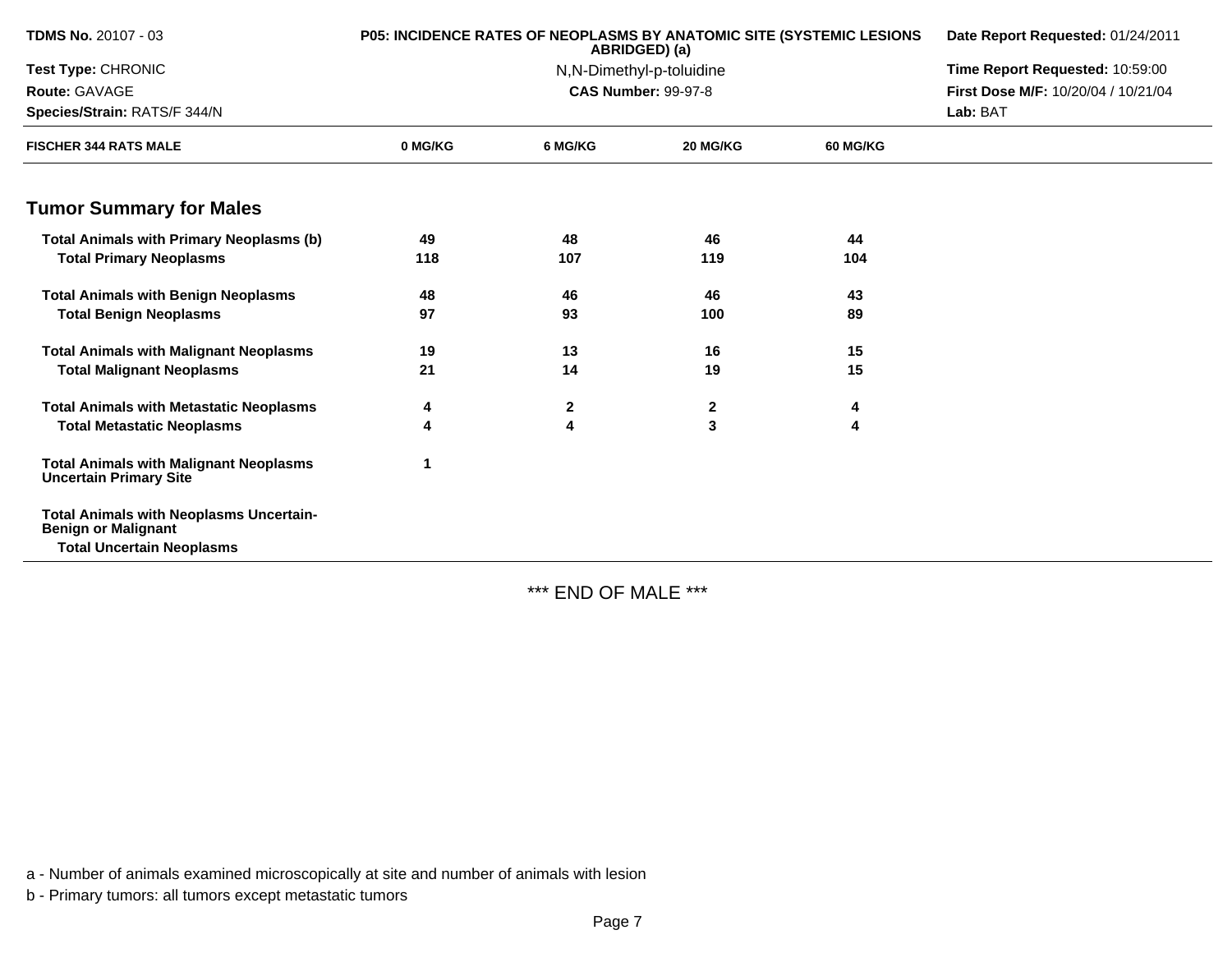| TDMS No. 20107 - 03                                      | P05: INCIDENCE RATES OF NEOPLASMS BY ANATOMIC SITE (SYSTEMIC LESIONS | Date Report Requested: 01/24/2011 |                            |                 |                                     |
|----------------------------------------------------------|----------------------------------------------------------------------|-----------------------------------|----------------------------|-----------------|-------------------------------------|
| Test Type: CHRONIC                                       |                                                                      | Time Report Requested: 10:59:00   |                            |                 |                                     |
| Route: GAVAGE                                            |                                                                      |                                   | <b>CAS Number: 99-97-8</b> |                 | First Dose M/F: 10/20/04 / 10/21/04 |
| Species/Strain: RATS/F 344/N                             |                                                                      |                                   |                            |                 | Lab: BAT                            |
| <b>FISCHER 344 RATS FEMALE</b>                           | 0 MG/KG                                                              | 6 MG/KG                           | 20 MG/KG                   | <b>60 MG/KG</b> |                                     |
| <b>Disposition Summary</b>                               |                                                                      |                                   |                            |                 |                                     |
| <b>Animals Initially In Study</b><br><b>Early Deaths</b> | 50                                                                   | 50                                | 50                         | 50              |                                     |
| <b>Accidently Killed</b>                                 |                                                                      | $\mathbf{1}$                      |                            |                 |                                     |
| <b>Dosing Accident</b>                                   |                                                                      |                                   |                            | 1               |                                     |
| <b>Moribund Sacrifice</b>                                | 14                                                                   | 3                                 | 8                          | 8               |                                     |
| <b>Natural Death</b>                                     | 3                                                                    | 4                                 | 9                          | 18              |                                     |
| <b>Survivors</b>                                         |                                                                      |                                   |                            |                 |                                     |
| <b>Terminal Sacrifice</b>                                | 33                                                                   | 42                                | 33                         | 23              |                                     |
| <b>Animals Examined Microscopically</b>                  | 50                                                                   | 50                                | 50                         | 50              |                                     |
| <b>ALIMENTARY SYSTEM</b>                                 |                                                                      |                                   |                            |                 |                                     |
| Esophagus                                                | (50)                                                                 | (50)                              | (50)                       | (50)            |                                     |
| Intestine Large, Cecum                                   | (50)                                                                 | (50)                              | (50)                       | (50)            |                                     |
| Intestine Large, Colon                                   | (50)                                                                 | (50)                              | (50)                       | (50)            |                                     |
| Intestine Large, Rectum                                  | (50)                                                                 | (50)                              | (50)                       | (50)            |                                     |
| Intestine Small, Duodenum                                | (50)                                                                 | (50)                              | (50)                       | (50)            |                                     |
| Intestine Small, Ileum                                   | (50)                                                                 | (50)                              | (50)                       | (50)            |                                     |
| Intestine Small, Jejunum                                 | (50)                                                                 | (50)                              | (50)                       | (50)            |                                     |
| Leiomyosarcoma                                           | 1(2%)                                                                |                                   |                            |                 |                                     |
| Liver                                                    | (50)                                                                 | (50)                              | (50)                       | (49)            |                                     |
| Hepatocellular Adenoma                                   |                                                                      | 1(2%)                             | 1(2%)                      | 3(6%)           |                                     |
| Hepatocellular Carcinoma                                 |                                                                      |                                   |                            | 3(6%)           |                                     |
| Hepatocellular Carcinoma, Multiple                       |                                                                      |                                   |                            | 1(2%)           |                                     |
| Mesentery<br>Pancreas                                    | (8)                                                                  | (9)                               | (9)                        | (3)             |                                     |
| Salivary Glands                                          | (50)<br>(50)                                                         | (50)<br>(50)                      | (50)<br>(50)               | (50)<br>(48)    |                                     |
| Stomach, Forestomach                                     | (50)                                                                 | (50)                              | (50)                       | (50)            |                                     |
| Stomach, Glandular                                       | (50)                                                                 | (50)                              | (50)                       | (50)            |                                     |
| Neural Crest Tumor, Metastatic, Ear                      |                                                                      |                                   |                            | 1(2%)           |                                     |
| Tongue                                                   | (1)                                                                  | (0)                               | (0)                        | (2)             |                                     |
| Squamous Cell Carcinoma                                  |                                                                      |                                   |                            | 1(50%)          |                                     |
| Squamous Cell Papilloma                                  | 1 (100%)                                                             |                                   |                            | 1(50%)          |                                     |
|                                                          |                                                                      |                                   |                            |                 |                                     |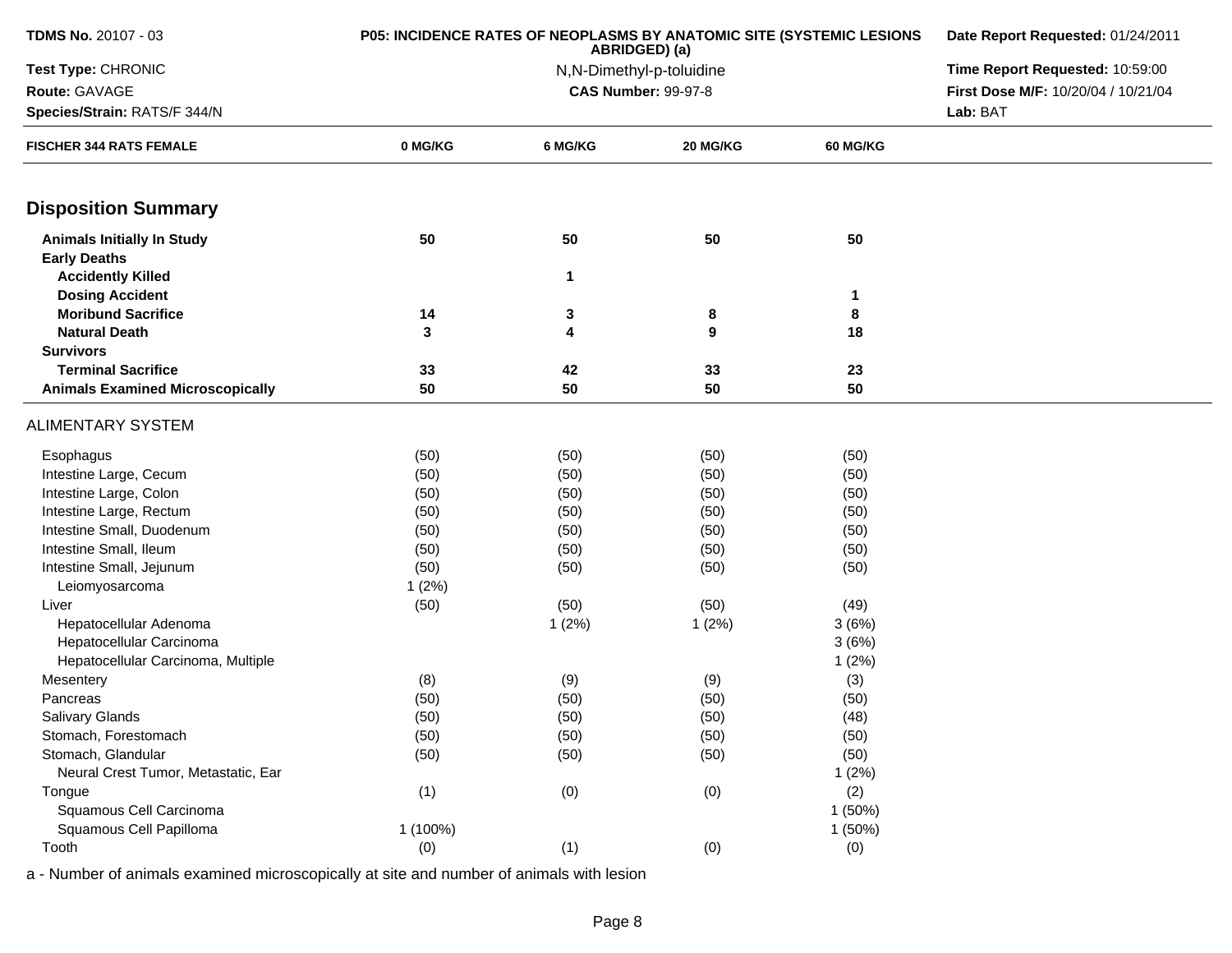| <b>TDMS No. 20107 - 03</b>                    | P05: INCIDENCE RATES OF NEOPLASMS BY ANATOMIC SITE (SYSTEMIC LESIONS | Date Report Requested: 01/24/2011                                       |          |                 |  |  |  |
|-----------------------------------------------|----------------------------------------------------------------------|-------------------------------------------------------------------------|----------|-----------------|--|--|--|
| Test Type: CHRONIC                            |                                                                      | ABRIDGED) (a)<br>N,N-Dimethyl-p-toluidine<br><b>CAS Number: 99-97-8</b> |          |                 |  |  |  |
| Route: GAVAGE<br>Species/Strain: RATS/F 344/N |                                                                      |                                                                         |          |                 |  |  |  |
| <b>FISCHER 344 RATS FEMALE</b>                | 0 MG/KG                                                              | 6 MG/KG                                                                 | 20 MG/KG | <b>60 MG/KG</b> |  |  |  |
| CARDIOVASCULAR SYSTEM                         |                                                                      |                                                                         |          |                 |  |  |  |
| <b>Blood Vessel</b>                           | (50)                                                                 | (50)                                                                    | (50)     | (50)            |  |  |  |
| Heart                                         | (50)                                                                 | (50)                                                                    | (50)     | (50)            |  |  |  |
| <b>ENDOCRINE SYSTEM</b>                       |                                                                      |                                                                         |          |                 |  |  |  |
| <b>Adrenal Cortex</b>                         | (50)                                                                 | (50)                                                                    | (50)     | (49)            |  |  |  |
| Adenoma                                       | 3(6%)                                                                | 3(6%)                                                                   | 1(2%)    | 2(4%)           |  |  |  |
| <b>Adrenal Medulla</b>                        | (50)                                                                 | (50)                                                                    | (50)     | (49)            |  |  |  |
| Pheochromocytoma Benign                       | 2(4%)                                                                | 2(4%)                                                                   | 1(2%)    | 1(2%)           |  |  |  |
| Pheochromocytoma Malignant                    |                                                                      |                                                                         | 1(2%)    |                 |  |  |  |
| Islets, Pancreatic                            | (50)                                                                 | (50)                                                                    | (50)     | (50)            |  |  |  |
| Adenoma                                       |                                                                      |                                                                         | 1(2%)    |                 |  |  |  |
| Carcinoma                                     |                                                                      |                                                                         | 1(2%)    |                 |  |  |  |
| Parathyroid Gland                             | (50)                                                                 | (50)                                                                    | (50)     | (46)            |  |  |  |
| <b>Pituitary Gland</b>                        | (50)                                                                 | (50)                                                                    | (50)     | (50)            |  |  |  |
| Pars Distalis, Adenoma                        | 31 (62%)                                                             | 29 (58%)                                                                | 30 (60%) | 20 (40%)        |  |  |  |
| <b>Thyroid Gland</b>                          | (49)                                                                 | (47)                                                                    | (47)     | (45)            |  |  |  |
| C-cell, Adenoma                               | 9(18%)                                                               | 3(6%)                                                                   | 5 (11%)  | 2(4%)           |  |  |  |
| C-cell, Carcinoma                             |                                                                      |                                                                         | 1(2%)    |                 |  |  |  |
| Follicular Cell, Adenoma                      | 1(2%)                                                                | 1(2%)                                                                   | 2(4%)    |                 |  |  |  |
| <b>GENERAL BODY SYSTEM</b>                    |                                                                      |                                                                         |          |                 |  |  |  |
| None                                          |                                                                      |                                                                         |          |                 |  |  |  |
| <b>GENITAL SYSTEM</b>                         |                                                                      |                                                                         |          |                 |  |  |  |
| <b>Clitoral Gland</b>                         | (50)                                                                 | (49)                                                                    | (50)     | (50)            |  |  |  |
| Adenoma                                       | 5 (10%)                                                              | 3(6%)                                                                   | 7 (14%)  | 2(4%)           |  |  |  |
| Adenoma, Multiple                             |                                                                      |                                                                         | 1(2%)    |                 |  |  |  |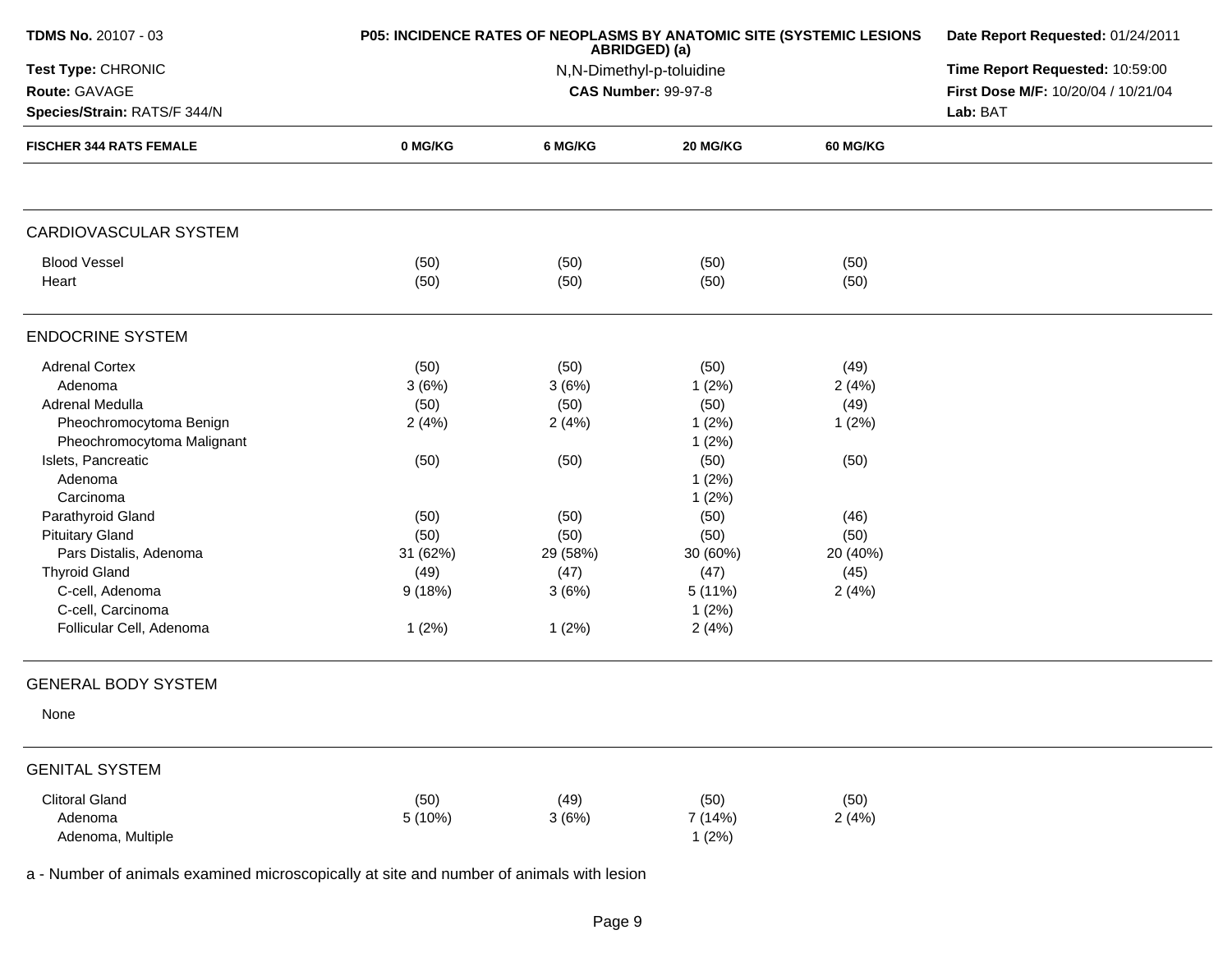| TDMS No. 20107 - 03                                 |          | P05: INCIDENCE RATES OF NEOPLASMS BY ANATOMIC SITE (SYSTEMIC LESIONS<br>ABRIDGED) (a) | Date Report Requested: 01/24/2011 |                 |                                     |
|-----------------------------------------------------|----------|---------------------------------------------------------------------------------------|-----------------------------------|-----------------|-------------------------------------|
| Test Type: CHRONIC                                  |          | N,N-Dimethyl-p-toluidine                                                              | Time Report Requested: 10:59:00   |                 |                                     |
| Route: GAVAGE                                       |          |                                                                                       | <b>CAS Number: 99-97-8</b>        |                 | First Dose M/F: 10/20/04 / 10/21/04 |
| Species/Strain: RATS/F 344/N                        |          |                                                                                       |                                   |                 | Lab: BAT                            |
| <b>FISCHER 344 RATS FEMALE</b>                      | 0 MG/KG  | 6 MG/KG                                                                               | <b>20 MG/KG</b>                   | <b>60 MG/KG</b> |                                     |
| Carcinoma                                           |          | 2(4%)                                                                                 | 2(4%)                             |                 |                                     |
| Ovary                                               | (50)     | (50)                                                                                  | (50)                              | (50)            |                                     |
| Granulosa Cell Tumor Benign                         |          | 1(2%)                                                                                 |                                   |                 |                                     |
| Granulosa Cell Tumor Malignant                      |          | 2(4%)                                                                                 |                                   | 1(2%)           |                                     |
| Bilateral, Fibrosarcoma                             | 1(2%)    |                                                                                       |                                   |                 |                                     |
| Uterus                                              | (50)     | (50)                                                                                  | (50)                              | (50)            |                                     |
| Adenocarcinoma                                      |          | 1(2%)                                                                                 |                                   |                 |                                     |
| Adenoma                                             |          |                                                                                       | 1(2%)                             |                 |                                     |
| Polyp Stromal                                       | 3(6%)    | 9(18%)                                                                                | 3(6%)                             | 8 (16%)         |                                     |
| Polyp Stromal, Multiple                             |          |                                                                                       | 1(2%)                             |                 |                                     |
| Sarcoma Stromal                                     |          |                                                                                       | 1(2%)                             |                 |                                     |
| Vagina                                              | (1)      | (1)                                                                                   | (0)                               | (0)             |                                     |
| Polyp                                               |          | 1 (100%)                                                                              |                                   |                 |                                     |
| Schwannoma Malignant                                | 1 (100%) |                                                                                       |                                   |                 |                                     |
| <b>HEMATOPOIETIC SYSTEM</b>                         |          |                                                                                       |                                   |                 |                                     |
| <b>Bone Marrow</b>                                  | (50)     | (50)                                                                                  | (50)                              | (50)            |                                     |
| Lymph Node                                          | (2)      | (1)                                                                                   | (2)                               | (1)             |                                     |
| Deep Cervical, Sarcoma, Metastatic, Skin            |          |                                                                                       | 1(50%)                            |                 |                                     |
| Mediastinal, Neural Crest Tumor, Metastatic,<br>Ear |          |                                                                                       |                                   | 1 (100%)        |                                     |
| Lymph Node, Mesenteric                              | (50)     | (49)                                                                                  | (50)                              | (49)            |                                     |
| Spleen                                              | (50)     | (50)                                                                                  | (50)                              | (50)            |                                     |
| Thymus                                              | (47)     | (50)                                                                                  | (50)                              | (48)            |                                     |
| Thymoma Benign                                      |          |                                                                                       | 1(2%)                             |                 |                                     |
| INTEGUMENTARY SYSTEM                                |          |                                                                                       |                                   |                 |                                     |
| <b>Mammary Gland</b>                                | (50)     | (50)                                                                                  | (50)                              | (50)            |                                     |
| Carcinoma                                           |          | 1(2%)                                                                                 | 2(4%)                             |                 |                                     |
| Carcinoma, Multiple                                 | 1(2%)    |                                                                                       |                                   |                 |                                     |
| Fibroadenoma                                        | 17 (34%) | 11 (22%)                                                                              | 19 (38%)                          | 11 (22%)        |                                     |
| Fibroadenoma, Multiple                              | 12 (24%) | 15 (30%)                                                                              | 7 (14%)                           |                 |                                     |
| Skin                                                | (50)     | (50)                                                                                  | (50)                              | (50)            |                                     |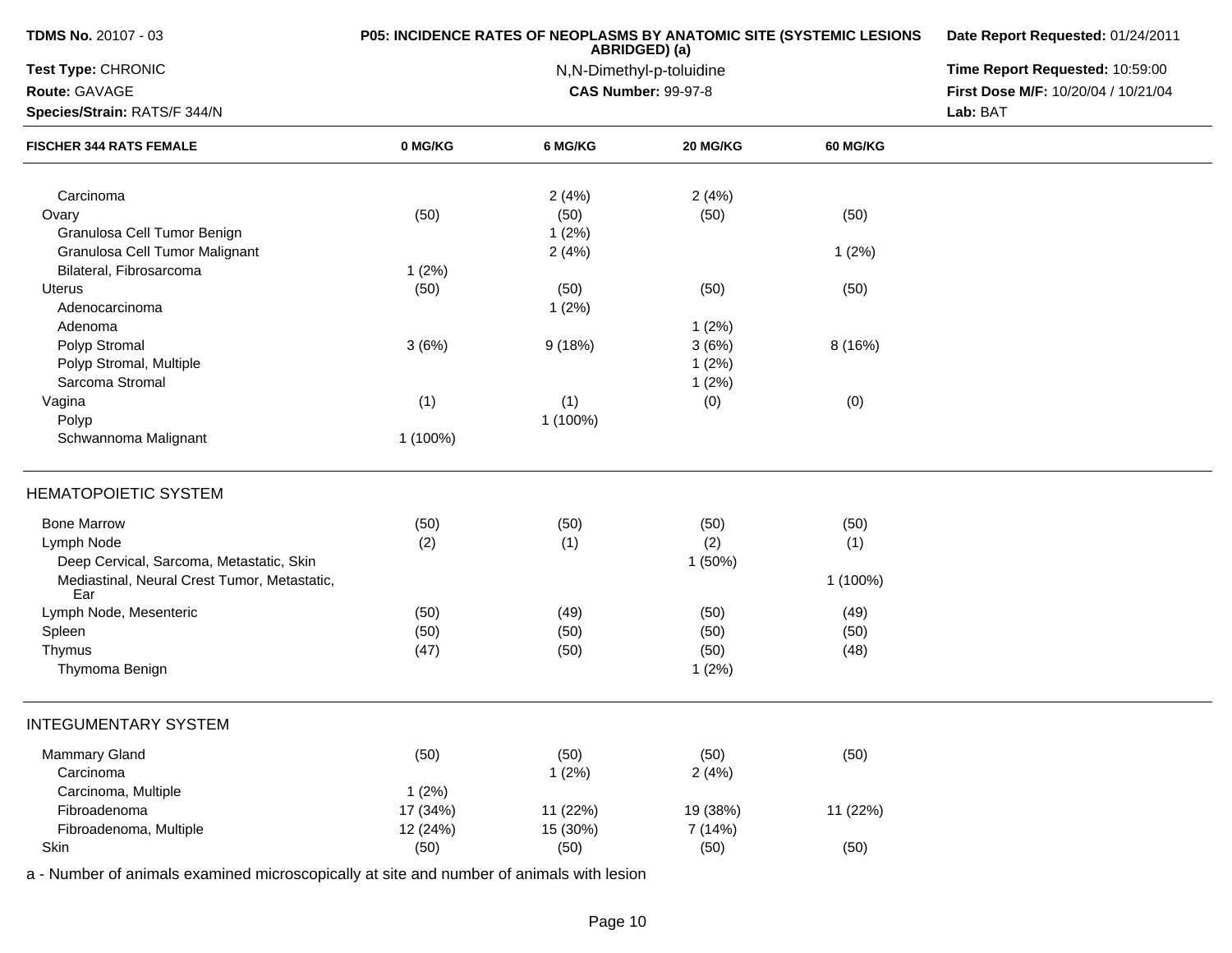| <b>TDMS No. 20107 - 03</b>          | P05: INCIDENCE RATES OF NEOPLASMS BY ANATOMIC SITE (SYSTEMIC LESIONS | Date Report Requested: 01/24/2011 |                            |          |                                     |
|-------------------------------------|----------------------------------------------------------------------|-----------------------------------|----------------------------|----------|-------------------------------------|
| Test Type: CHRONIC                  |                                                                      | Time Report Requested: 10:59:00   |                            |          |                                     |
| Route: GAVAGE                       |                                                                      |                                   | <b>CAS Number: 99-97-8</b> |          | First Dose M/F: 10/20/04 / 10/21/04 |
| Species/Strain: RATS/F 344/N        |                                                                      |                                   |                            |          | Lab: BAT                            |
| <b>FISCHER 344 RATS FEMALE</b>      | 0 MG/KG                                                              | 6 MG/KG                           | 20 MG/KG                   | 60 MG/KG |                                     |
| Basal Cell Adenoma                  |                                                                      | 1(2%)                             |                            |          |                                     |
| <b>Basal Cell Carcinoma</b>         | 1(2%)                                                                |                                   | 1(2%)                      | 1(2%)    |                                     |
| Fibroma                             | 1(2%)                                                                | 4(8%)                             | 1(2%)                      |          |                                     |
| Fibrosarcoma                        | 2(4%)                                                                |                                   |                            |          |                                     |
| Fibrosarcoma, Multiple              | 1(2%)                                                                |                                   |                            |          |                                     |
| Keratoacanthoma                     | 1(2%)                                                                | 1(2%)                             |                            | 1(2%)    |                                     |
| Lipoma                              |                                                                      |                                   | 1(2%)                      |          |                                     |
| Liposarcoma                         | 1(2%)                                                                |                                   | 1(2%)                      |          |                                     |
| Sarcoma                             |                                                                      |                                   | 1(2%)                      | 1(2%)    |                                     |
| Schwannoma Malignant                |                                                                      | 1(2%)                             | 1(2%)                      |          |                                     |
| Squamous Cell Papilloma             |                                                                      |                                   |                            | 1(2%)    |                                     |
| Trichoepithelioma                   |                                                                      | 1(2%)                             |                            |          |                                     |
| MUSCULOSKELETAL SYSTEM              |                                                                      |                                   |                            |          |                                     |
| Bone                                | (50)                                                                 | (50)                              | (50)                       | (50)     |                                     |
| Chordoma                            |                                                                      |                                   |                            | 1(2%)    |                                     |
| Osteosarcoma                        |                                                                      |                                   |                            | 2(4%)    |                                     |
| NERVOUS SYSTEM                      |                                                                      |                                   |                            |          |                                     |
|                                     |                                                                      |                                   |                            |          |                                     |
| <b>Brain</b>                        | (50)                                                                 | (50)                              | (50)                       | (50)     |                                     |
| Oligodendroglioma Malignant         |                                                                      |                                   |                            | 1(2%)    |                                     |
| Peripheral Nerve                    | (0)                                                                  | (0)                               | (1)                        | (0)      |                                     |
| Spinal Cord                         | (0)                                                                  | (0)                               | (1)                        | (0)      |                                     |
| <b>RESPIRATORY SYSTEM</b>           |                                                                      |                                   |                            |          |                                     |
| Lung                                | (50)                                                                 | (50)                              | (50)                       | (50)     |                                     |
| Alveolar/Bronchiolar Adenoma        | 1(2%)                                                                |                                   |                            | 1(2%)    |                                     |
| Fibrosarcoma, Metastatic, Skin      | 1(2%)                                                                |                                   |                            |          |                                     |
| Neural Crest Tumor, Metastatic, Ear |                                                                      |                                   |                            | 1(2%)    |                                     |
| Osteosarcoma, Metastatic, Bone      |                                                                      |                                   |                            | 1(2%)    |                                     |
| Sarcoma, Metastatic, Skin           |                                                                      |                                   | 1(2%)                      |          |                                     |
|                                     |                                                                      |                                   |                            |          |                                     |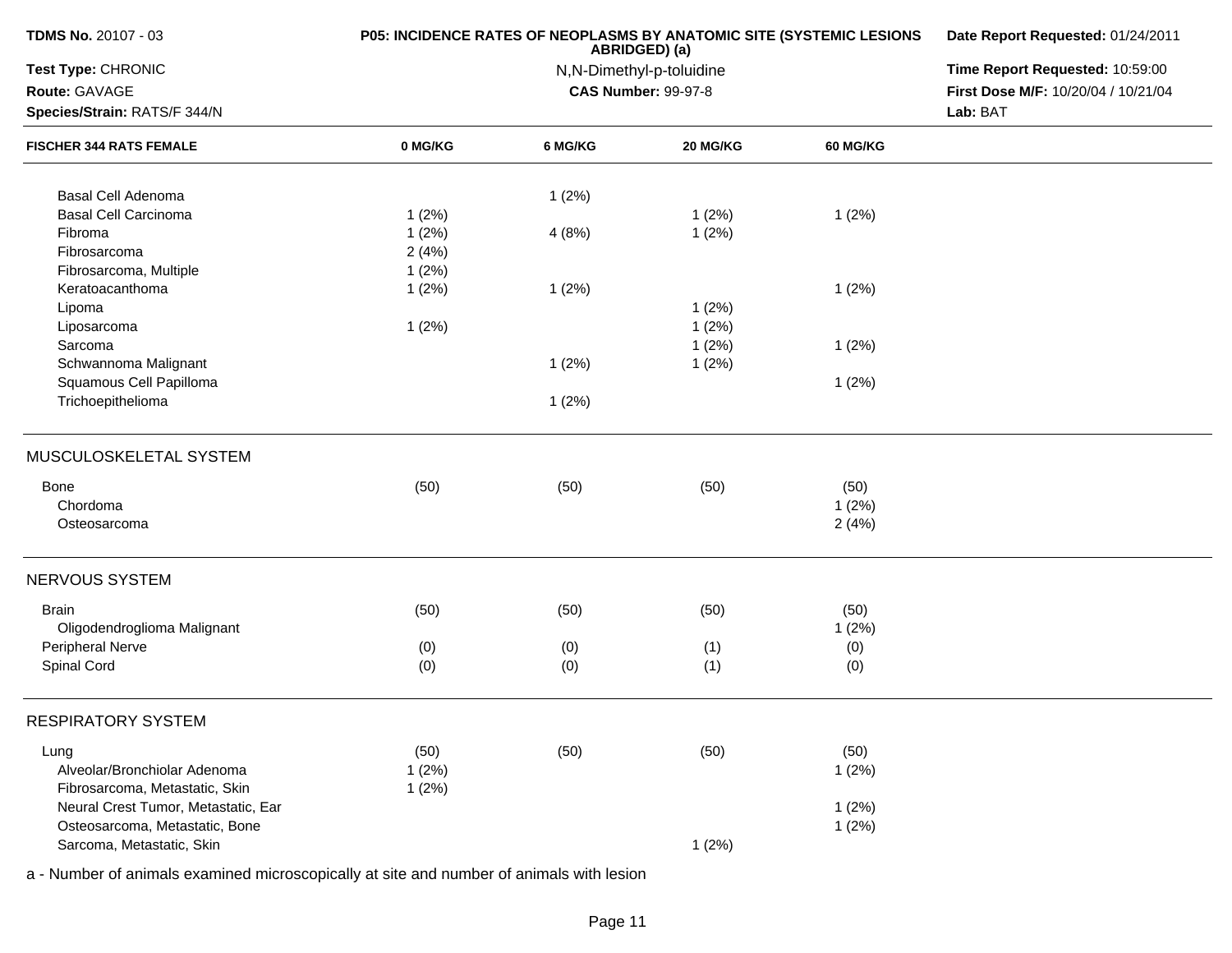| <b>TDMS No. 20107 - 03</b>                                                                            | P05: INCIDENCE RATES OF NEOPLASMS BY ANATOMIC SITE (SYSTEMIC LESIONS | Date Report Requested: 01/24/2011<br>Time Report Requested: 10:59:00<br>First Dose M/F: 10/20/04 / 10/21/04<br>Lab: BAT |          |               |  |
|-------------------------------------------------------------------------------------------------------|----------------------------------------------------------------------|-------------------------------------------------------------------------------------------------------------------------|----------|---------------|--|
| Test Type: CHRONIC<br>Route: GAVAGE<br>Species/Strain: RATS/F 344/N<br><b>FISCHER 344 RATS FEMALE</b> |                                                                      |                                                                                                                         |          |               |  |
|                                                                                                       | 0 MG/KG                                                              | 6 MG/KG                                                                                                                 | 20 MG/KG | 60 MG/KG      |  |
| Nose<br>Transitional Epithelium, Adenoma                                                              | (50)                                                                 | (49)<br>1(2%)                                                                                                           | (50)     | (49)<br>2(4%) |  |
| Trachea                                                                                               | (50)                                                                 | (50)                                                                                                                    | (50)     | (50)          |  |
| SPECIAL SENSES SYSTEM                                                                                 |                                                                      |                                                                                                                         |          |               |  |
| Ear                                                                                                   | (1)                                                                  | (0)                                                                                                                     | (0)      | (1)           |  |
| <b>Neural Crest Tumor</b>                                                                             | 1 (100%)                                                             |                                                                                                                         |          | 1 (100%)      |  |
| Eye                                                                                                   | (50)                                                                 | (50)                                                                                                                    | (50)     | (50)          |  |
| Melanoma Benign                                                                                       | 1(2%)                                                                |                                                                                                                         |          |               |  |
| <b>Harderian Gland</b>                                                                                | (50)                                                                 | (50)                                                                                                                    | (50)     | (50)          |  |
| <b>Lacrimal Gland</b>                                                                                 | (0)                                                                  | (0)                                                                                                                     | (0)      | (1)           |  |
| <b>URINARY SYSTEM</b>                                                                                 |                                                                      |                                                                                                                         |          |               |  |
| Kidney                                                                                                | (50)                                                                 | (50)                                                                                                                    | (50)     | (50)          |  |
| Carcinoma                                                                                             |                                                                      |                                                                                                                         | 1(2%)    |               |  |
| Lipoma                                                                                                |                                                                      |                                                                                                                         | 1(2%)    |               |  |
| <b>Urinary Bladder</b>                                                                                | (50)                                                                 | (50)                                                                                                                    | (50)     | (50)          |  |
| Transitional Epithelium, Papilloma                                                                    | 1(2%)                                                                |                                                                                                                         |          |               |  |
| <b>SYSTEMIC LESIONS</b>                                                                               |                                                                      |                                                                                                                         |          |               |  |
| Multiple Organ                                                                                        | $*(50)$                                                              | $*(50)$                                                                                                                 | $*(50)$  | $*(50)$       |  |
| Leukemia Mononuclear                                                                                  | 15 (30%)                                                             | 2(4%)                                                                                                                   | 1(2%)    | 1(2%)         |  |
|                                                                                                       |                                                                      |                                                                                                                         |          |               |  |

\* Number of animals with any tissue examined microscopically